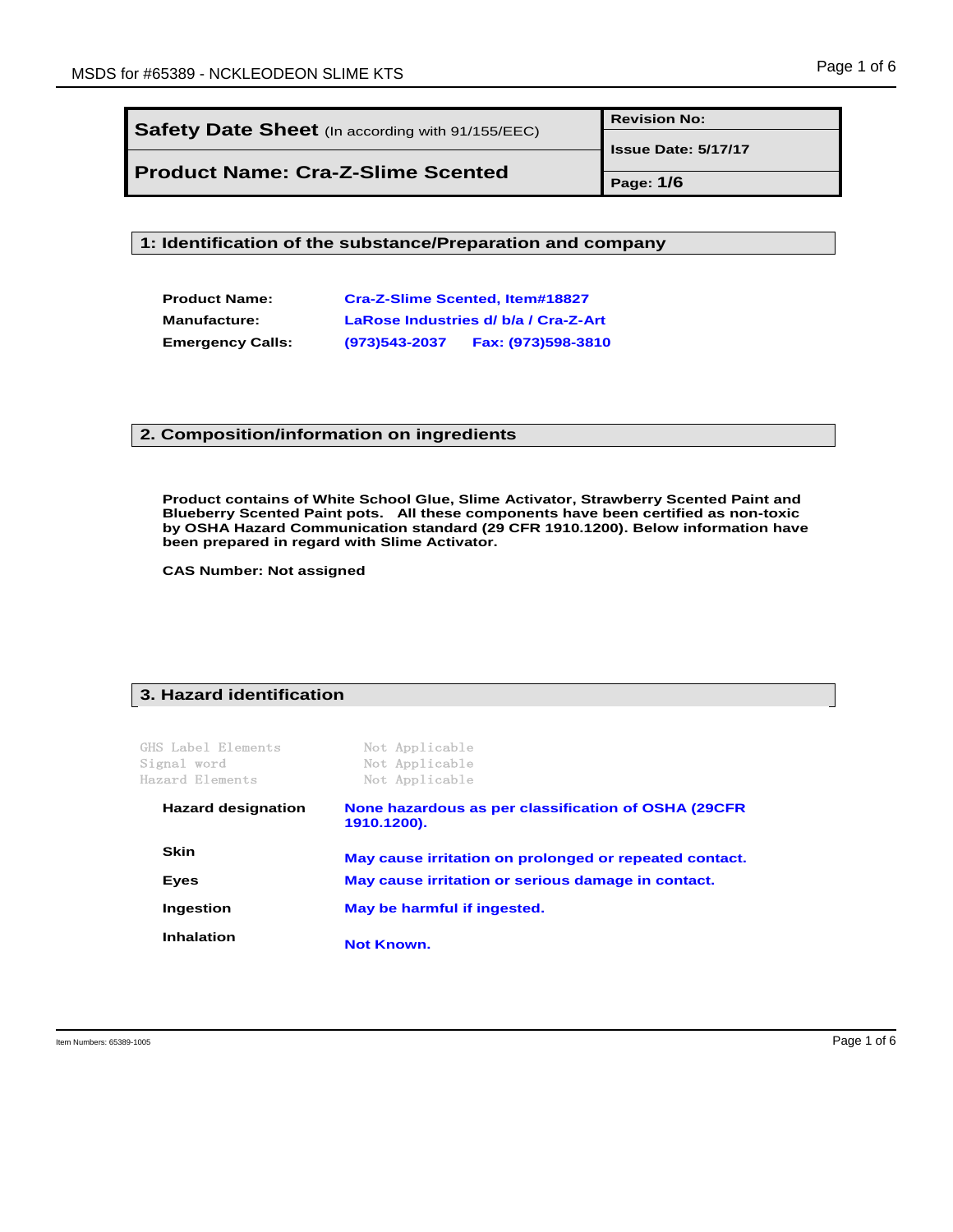|                                                  | <b>Revision No:</b>        |
|--------------------------------------------------|----------------------------|
| Safety Date Sheet (In according with 91/155/EEC) | <b>Issue Date: 5/17/17</b> |
| <b>Product Name: Cra-Z-Slime Scented</b>         |                            |
|                                                  | Page: 2/6                  |

#### **4. First aid measures**

| <b>After skin Contact</b> | It is unlikely that emergency treatment will be required.<br>Wash hands with soap or mild detergent and large amounts<br>of water. Get medical attention, if needed. Remove<br>contaminated clothing and do not reuse without laundering. |
|---------------------------|-------------------------------------------------------------------------------------------------------------------------------------------------------------------------------------------------------------------------------------------|
| <b>After eye Contact</b>  | Wash with large amounts of water or normal saline until no<br>evidence of chemical remains (at least 15-20 minutes). Get<br>medical attention immediately if needed.                                                                      |
| <b>After ingestion</b>    | If accidentally swallowed, contact local poison control<br>center or a physician immediately. Only induce vomiting at<br>the instruction of a physician.                                                                                  |
| <b>After inhalation</b>   | It is unlikely that emergency treatment will be required.<br>Remove from exposure. Get medical attention, if needed.                                                                                                                      |

# **5. Fire fighting Measures**

| <b>Suitable</b><br><b>Extinguishing Media</b>     | Reqular dry chemical, carbon dioxide, water, reqular foam                                                                                                          |
|---------------------------------------------------|--------------------------------------------------------------------------------------------------------------------------------------------------------------------|
| <b>Combustion products</b><br>and resulting gases | <b>None</b>                                                                                                                                                        |
| <b>Special Protective</b><br><b>Equipment</b>     | Firefighters, and others exposed, wear self-contained<br>breathing apparatus. Wear full firefighting protective<br>clothing to prevent contact with skin and eyes. |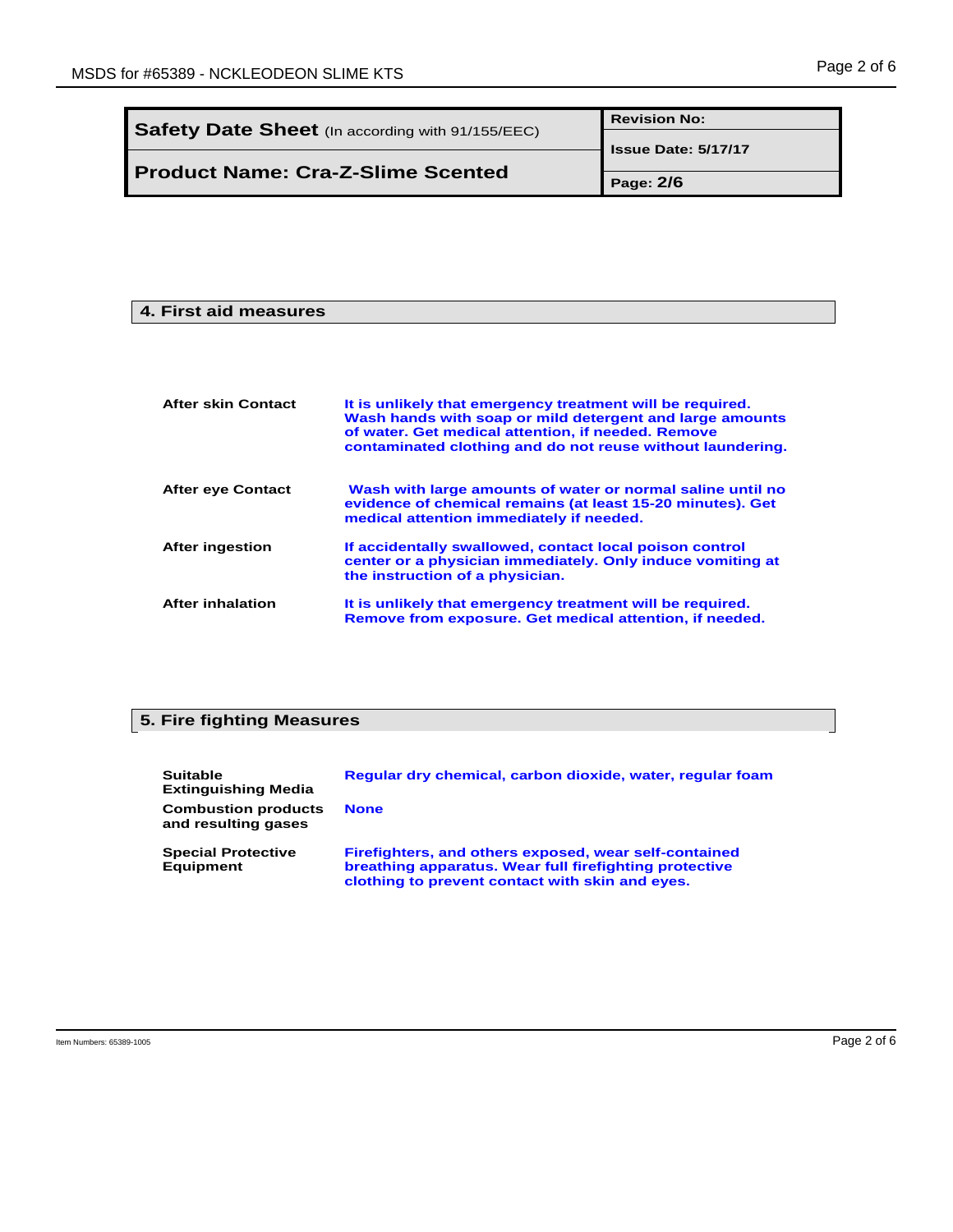Ξ

|                                                         | <b>Revision No:</b>        |
|---------------------------------------------------------|----------------------------|
| <b>Safety Date Sheet</b> (In according with 91/155/EEC) | <b>Issue Date: 5/17/17</b> |
|                                                         |                            |
| <b>Product Name: Cra-Z-Slime Scented</b>                | Page: 3/6                  |

#### **6. Accidental release Measures**

| <b>Personal Protection</b>         | Wear self-contained breathing apparatus, impermeable<br>boots, and impermeable rubber gloves. Keep unprotected<br>persons away from chemicals. |
|------------------------------------|------------------------------------------------------------------------------------------------------------------------------------------------|
| Environmental<br><b>Protection</b> | N/A                                                                                                                                            |
| <b>Methods for</b><br>cleaning up  | Collect spilled material in appropriate container for<br>disposal. Flush spill area with water.                                                |

# **7. Handling and storage**

| <b>Handling Precautions</b> | Keep away from heat, sparks and open flame. No smoking.<br>Wash hands thoroughly after handling. Do not eat, drink or<br>smoke when using this product. Wear protective<br>gloves/clothing and eye/face protection. Avoid release to<br>environment. Use only in well-ventilated area. |
|-----------------------------|----------------------------------------------------------------------------------------------------------------------------------------------------------------------------------------------------------------------------------------------------------------------------------------|
| <b>Storage Precautions</b>  | Keep containers closed to avoid contamination. Store in a<br>cool and dry place. Normal room temperature and moisture<br>level are recommended for the end user. Keep away from<br>source of ignition.                                                                                 |

## **8. Exposure controls/personal protection**

| <b>Respiration</b><br><b>Protection</b> | No respirator is required under normal conditions of use.                                                                                                |
|-----------------------------------------|----------------------------------------------------------------------------------------------------------------------------------------------------------|
| <b>Hand Protection</b>                  | Hand protection is not required under normal condition.<br>Wear impervious gloves as required to prevent skin contact<br>if needed.                      |
| <b>Eye Protection</b>                   | Eye protection is not required under normal conditions. Use<br>goggles if contact is likely.                                                             |
| <b>Skin Protection</b>                  | Wear skin protection materials. Keep away from foodstuff,<br>beverages, and feed. Wash hands before breaks and at the<br>end of work as general hygiene. |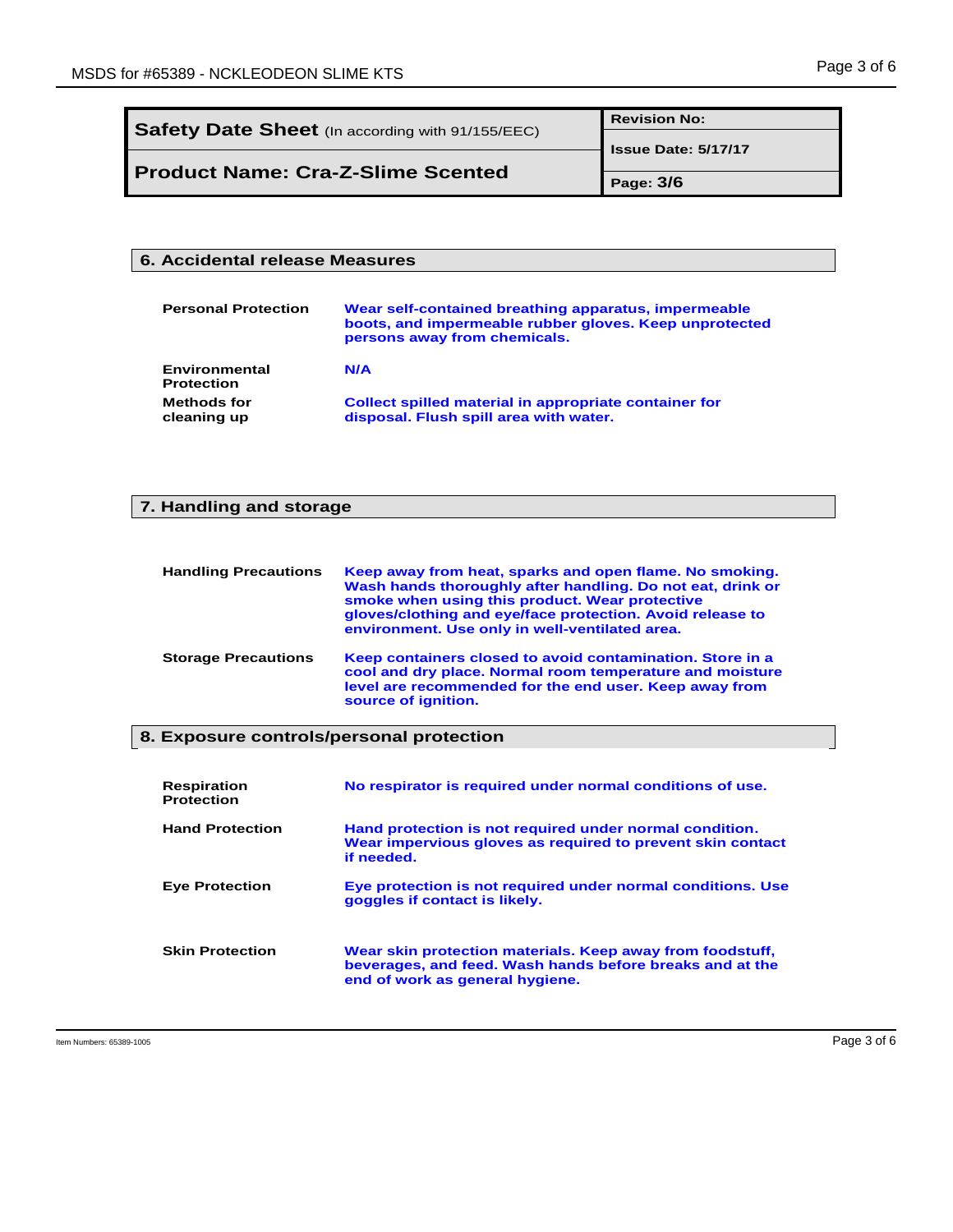Ξ

|                                                  | <b>Revision No:</b>        |
|--------------------------------------------------|----------------------------|
| Safety Date Sheet (In according with 91/155/EEC) | <b>Issue Date: 5/17/17</b> |
| <b>Product Name: Cra-Z-Slime Scented</b>         |                            |
|                                                  | Page: 4/6                  |

#### **9. Physical and chemical properties**

| Appearance                            | <b>Liquid</b> | <b>Auto flammability</b>       | N/A            |
|---------------------------------------|---------------|--------------------------------|----------------|
| Color                                 | <b>Clear</b>  | <b>Explosive</b><br>properties | N/A            |
| Odor                                  | <b>Mild</b>   | <b>Oxidizing properties</b>    | N/A            |
| PН                                    | $-9$          | Vapor pressure                 | N/A            |
| <b>Boiling point/boiling</b><br>range | N/A           | <b>Relative density</b>        | N/A            |
| <b>Melting</b><br>point/melting range | N/A           | Solubility in water            | <b>Soluble</b> |
| <b>Flash point</b>                    | N/A           |                                |                |
| Flammability                          | N/A           | <b>Others</b>                  | <b>None</b>    |

# **10. Stability and reactivity**

| <b>Conditions to Avoid</b> | No specific reactivity hazards associated with this product.<br>It is stable at normal temperature and pressure. Avoid<br>exposure to heat, flame, and incompatibles. |
|----------------------------|-----------------------------------------------------------------------------------------------------------------------------------------------------------------------|
| <b>Material to Avoid</b>   | <b>Strong acids.</b>                                                                                                                                                  |
| <b>Hazardous reactions</b> | Polymerization may occur at elevated temperatures.                                                                                                                    |

## **11. Toxicological information**

| <b>Inhalation</b>   | Based on available data the effect is expected to be none<br>respiratory irritation. |
|---------------------|--------------------------------------------------------------------------------------|
| Ingestion           | No information available.                                                            |
| <b>Skin contact</b> | Based on available data the effect is expected to be mild<br>irritating.             |
| Eye contact         | Based on available data mechanical eye irritation may<br>occur.                      |
| Carcinogenicity     | N/A                                                                                  |

Ξ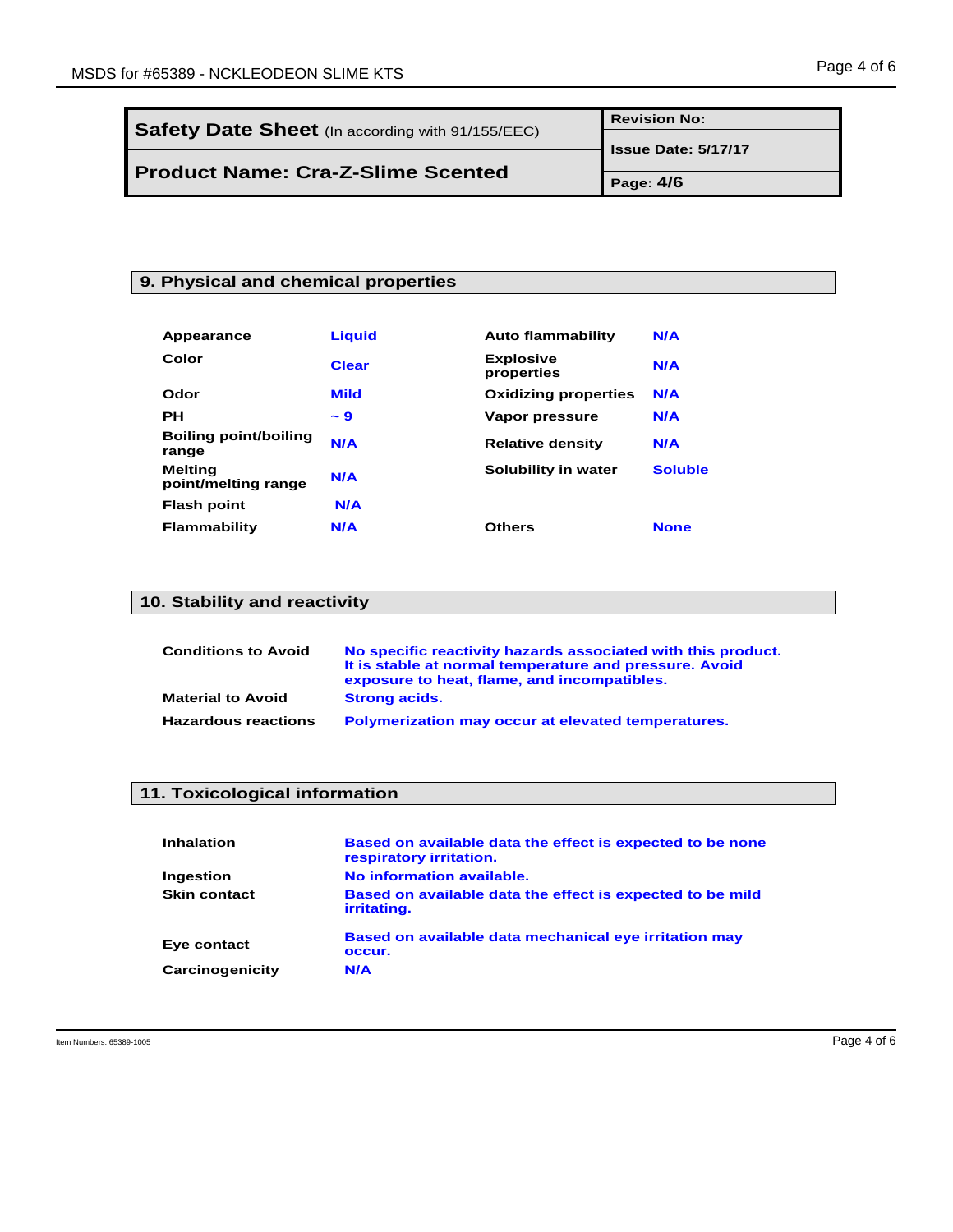| Safety Date Sheet (In according with 91/155/EEC)     |                                                           | <b>Revision No:</b>        |
|------------------------------------------------------|-----------------------------------------------------------|----------------------------|
| <b>Product Name: Cra-Z-Slime Scented</b>             |                                                           | <b>Issue Date: 5/17/17</b> |
|                                                      |                                                           | Page: 5/6                  |
| <b>Other</b>                                         | No toxicological test data is available for the product.  |                            |
|                                                      |                                                           |                            |
| 12. Ecological information                           |                                                           |                            |
|                                                      |                                                           |                            |
| <b>Biodegradability</b>                              | <b>No Data Available.</b>                                 |                            |
| <b>Bioaccumulative</b>                               | <b>No Data Available.</b>                                 |                            |
| <b>Aquatic toxicity</b><br><b>Others</b>             | <b>No Data Available.</b>                                 |                            |
| 13. Disposal considerations                          |                                                           |                            |
|                                                      |                                                           |                            |
| <b>Methods of disposal</b>                           | Dispose in accordance with all applicable regulations.    |                            |
| Dangers in disposal                                  | Do not discharge into drains/surface waters/ground water. |                            |
| 14. Transport information                            |                                                           |                            |
|                                                      |                                                           |                            |
| <b>UN number</b>                                     | No dangerous goods.                                       |                            |
| <b>Hhazard class</b>                                 | No dangerous goods.                                       |                            |
| <b>Packing group</b>                                 | No dangerous goods.                                       |                            |
| Air transport                                        | No dangerous goods.                                       |                            |
| Sea transport                                        | <b>No classification assigned</b>                         |                            |
| <b>Inland transport</b>                              | <b>No classification assigned</b>                         |                            |
| 15. Regulatory information                           |                                                           |                            |
|                                                      |                                                           |                            |
| <b>Marking according to</b><br><b>EU</b> regulations | <b>Not Available</b>                                      |                            |
| <b>Contains</b>                                      |                                                           |                            |
| <b>Symbols</b>                                       |                                                           |                            |
| <b>R-phrases</b>                                     |                                                           |                            |
|                                                      |                                                           |                            |
| S-phrases                                            |                                                           |                            |
| <b>Others</b>                                        |                                                           |                            |